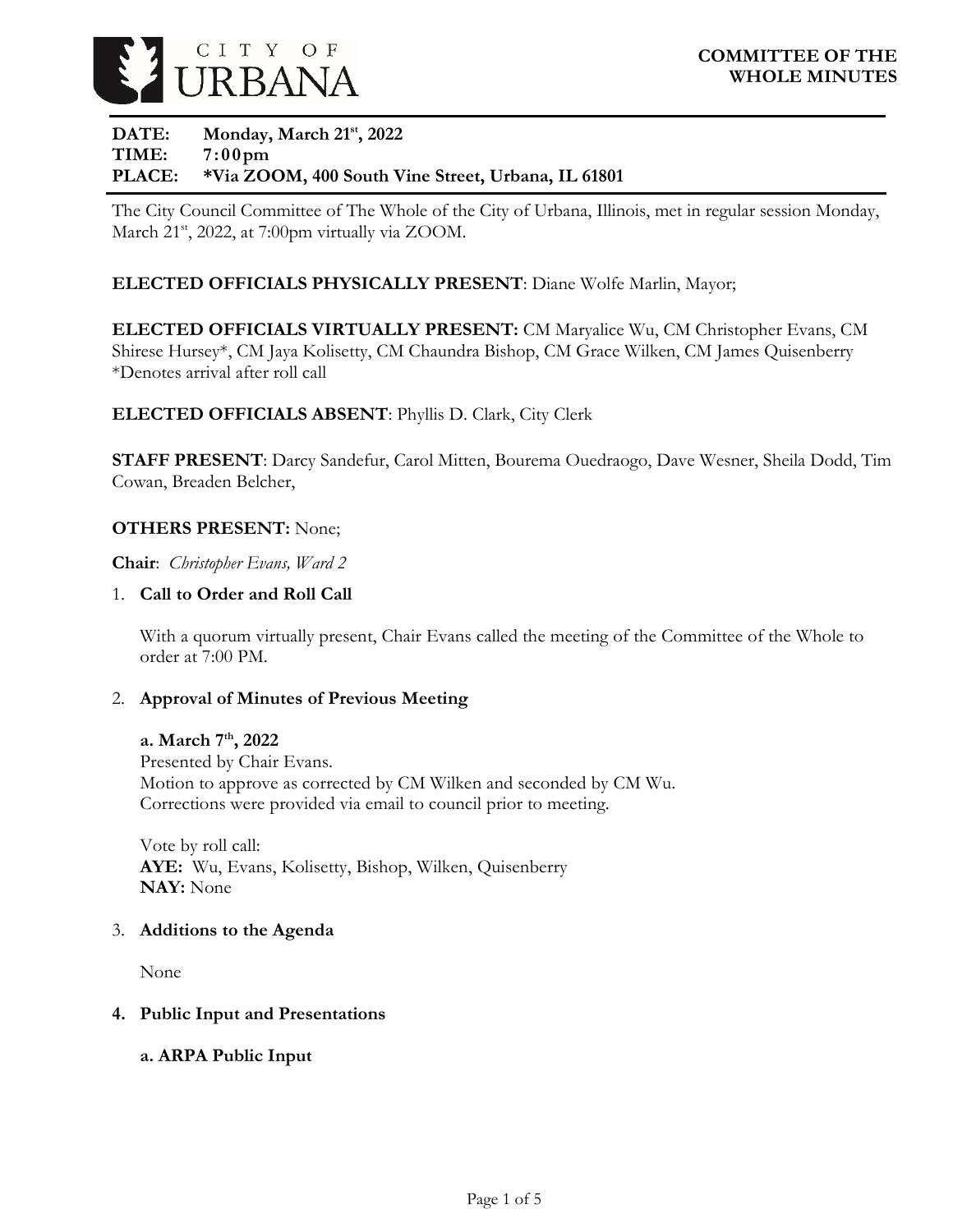## **Motion to amend public input guidelines to prioritize ARPA comments first by CM Quisenberry and seconded by CM Kolisetty.**

**Vote by roll call: AYE:** Wu, Evans, Hursey, Kolisetty, Bishop, Wilken, Quisenberry **NAY**: None

No APRA Public Input, Chair proceeded to regular Public Input.

## **b. Public Input**

**Dennis Roberts** shared thoughts from Urbana sister City Committee, read a prepared statement. Spoke in support of promoting peace and the call by Sister Cities International Organization to continue membership amidst the global situation. **Brandi McCoy** appreciated the continuation of discussion on Council Goals. Thanked CM Wu for responding to questions asked about Policing in our community. Asked for clarity on status of previously proposed CPRB policy changes. Spoke in support of Urbana addressing food waste and plastic consumption. Allan Max Axelrod thanked CM Hursey for comments last week. Urged other ward alderpersons to support Dr. Ellis Subdivision drainage. Spoke in support of the match the mil campaign in support of workforce training programs. Shared a poem "Cause I aint got a pencil". **Eddie Pratt Jr.** spoke in support of match the mil campaign in support of workforce training programs to address inequities. Discussed the various ways inequities have impacted the community and how investing into workforce training can help the community forward. Rev. Dr. Evelyn Underwood spoke in support of previous comments. Expressed disappointment about previous meeting presenting annual action plan. Asked about reinstituting the community investment act.

## **5. Staff Report**

# **a. FY 2022/2023 Annual Action Plan Staff Report - CD**

Presented by Community Development Director Sheila Dodd and Breaden Belcher of Community Development. Belcher shared a PowerPoint presentation updating the council on the Annual Action Plan process. Plan will be submitted to HUD for review as part of continual grant allocation to the City of Urbana. This plan outlines the activities in each program year and how the projects relate to goals established in action plan. City anticipates receiving \$675,000 in grants. Plan will be brought before council for final approval in April. Belcher outlined the eligible activities for CDBG funds and possibly planned projects. Draft plan is available on the City website and also in print at the City Clerk's office and Urbana Free Library for public inspection. Questions and discussion ensued.

#### **6. Resolution No. 2022-03-024R: A Resolution Approving the Transfer of Volume Cap in Connection with Private Activity Bond Issues, Single-Family Mortgage Revenue Bonds, and Related Matters (Private Bond Cap Allocation – Assist Programs, Series 2022) – CD**

Presented by Sheila Dodd the Director of the Community Development Department. This item has previously been presented in both Committee and Council. Questions and discussion ensued.

Motion to approve to regular agenda by CM Wu and seconded by CM Hursey. Further discussion ensued.

Vote by roll call: **AYE:** Wu, Evans, Hursey, Quisenberry **NAY:** Kolisetty, Bishop, Wilken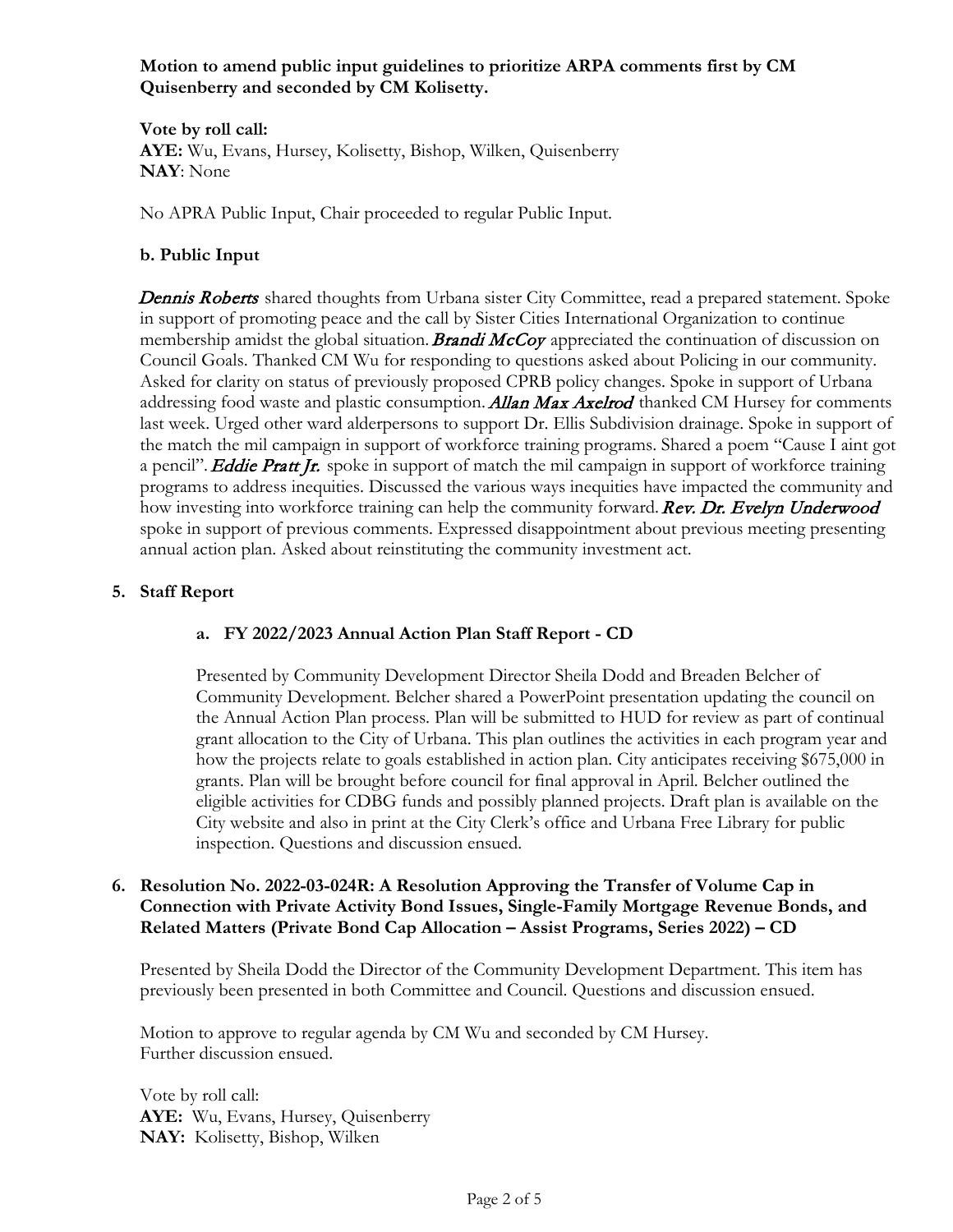#### **7. Resolution No. 2022-03-027R: A Resolution Amending the 2021 Capital Improvement Plan for Florida Avenue Federal RAISE Grant – PW**

Presented by Public Works Director Tim Cowan. Shared screen with map indicating where this improvement would take place. Explained that City was informed of this grant opportunity to fund planned improvements. Inclusion in capital improvement plan strengthens the application for the grant. Questions and discussion ensued.

Motion to approve to regular agenda by CM Wilken and seconded by CM Bishop. Further discussion ensued.

Vote by roll call: **AYE:** Wu, Evans, Hursey, Kolisetty, Bishop, Wilken, Quisenberry **NAY:** None

#### **8. Council Input and Communications**

**CM Quisenberry** thanked staff for allowing remote participation while traveling for business. Expressed a shared understanding of CM Bishop for the funding breakdown. Expressed that ARPA funds should be used to address longstanding infrastructure issues. Mayor Marlin addressed the Dr. Ellis Subdivision drainage and sewage commentary. Council will be provided with additional information soon. CM Wilken brought attention to the City's EQL (Equity and Quality of Life) program Inquired about the submission receipt. Asked about the timing of the upcoming ARPA listening session. Asked about passing a resolution relating to calling for peace for Ukraine.

#### **9. Discussion**

#### **a. Continuing Conversation on Council Goals – CMs Wilken and Kolisetty**

City Administrator Carol Mitten described the latest version of the action steps and strategies submitted to council. Council members asked for clarity on agreement procedures for approving goals. Council members asked about inclusion of ARPA funded items in goals. Proposal to remove Park District Wellness Center from goals. Point of order to refrain from motions or votes and sticking within confines of discussion. Proposal to do straw polls. *See packet attachment for Council Goals Continuing Discussions for outline of Straw Polls below, final version will be brought at future meeting for final Council approval.* 

#### **Area #1 Public Safety and Wellbeing:**

#### 1. **Pursue Methods to Mitigate Community Violence:**

**a**. "Remove specifically section and organizations, change to For Example: fund community partners who address community violence" (**AYE: 6 NAY: 0** via thumbs up)

**b.** "Remove specifically section" (**AYE: 6 NAY: 0** via thumbs up)

- **c**. adding **"i"** for outline format where the no specifically is (**AYE: 5 NAY: 1** via thumbs up)
- **-** Removal of "short term" and "long term" titles under action 1 and 2 in this area. (**AYE: 4 NAY: 2** via thumbs up)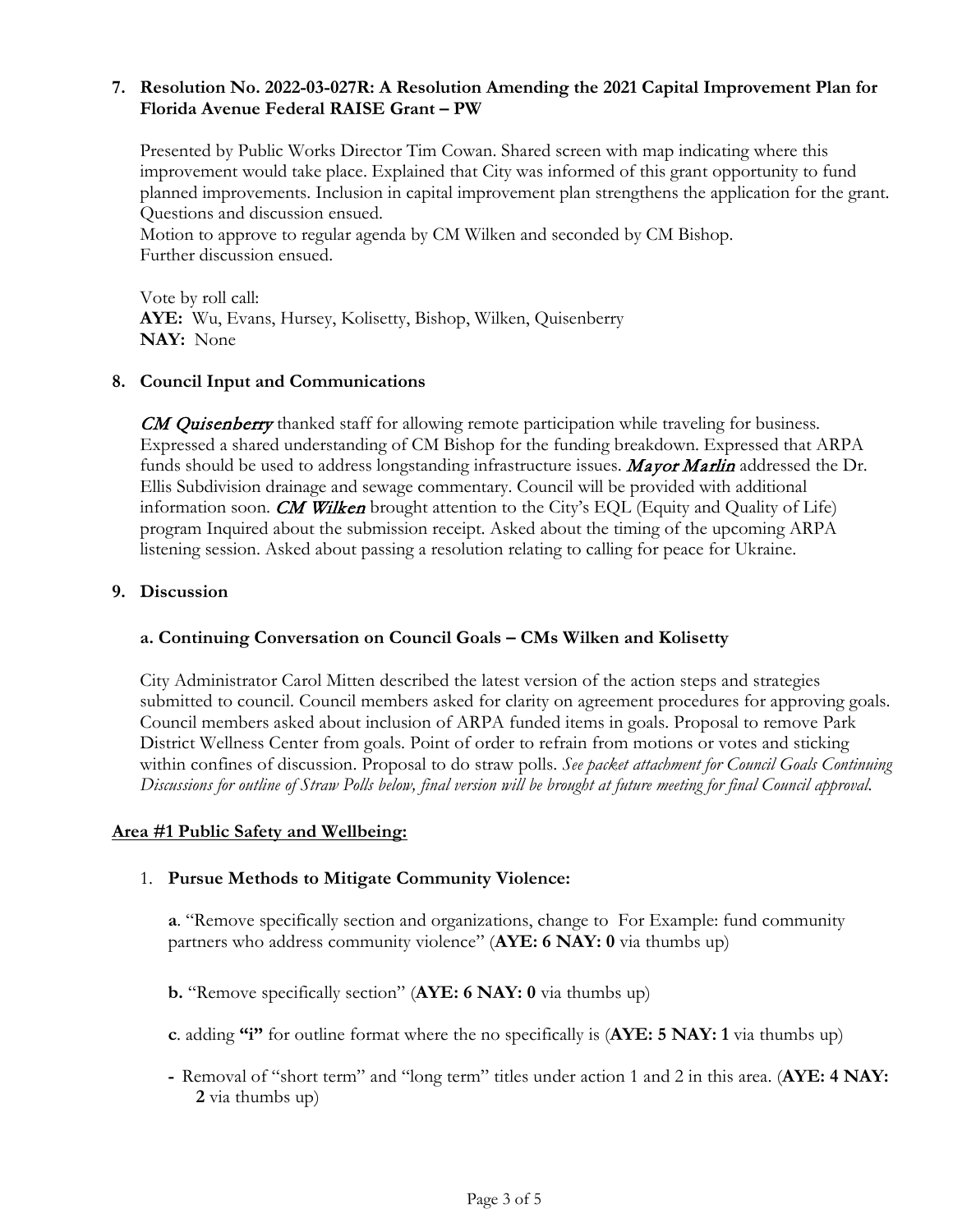### **2. Enhance and Expand Public Safety Resources**

**-** For no change (**AYE: 6 NAY: 0** via thumbs up)

## 3. **Promote Community Well-Being**

**a.** removing public health and replacing with "Fund and support community partners that promote health and wellness"

**-** Approve A as corrected and with B and C unchanged. (**AYE: 6 NAY: 0** via thumbs up)

## **Area #2 Housing**

# **1.Support Housing Security and Equity**

**-** For no change to A-D (**AYE: 6 NAY: 0** via thumbs up)

# **2. Improve Housing Quality**

**-** For no change (**AYE: 6 NAY: 0** via thumbs up)

## **Area # 3 Infrastructure**

#### **1. Improve Quality of Current Infrastructure Assets**

**-** For no change (**AYE: 6 NAY: 0** via thumbs up)

# **2. Increase Investment in Infrastructure Equity**

**-** For no change (**AYE: 6 NAY: 0** via thumbs up)

# **3. Expand Green Infrastructure Within the Community**

**-** For no change (**AYE: 6 NAY: 0** via thumbs up)

#### **Area #4 Economic Recovery/Development**

#### **1. Support Current Local Businesses**

**b.** change to "survey local minority owned businesses to better understand their current challenges."

- **c.** changing number to "at least 50 units"
- **-** With changes to B and C and no changes to A, D, E, and F. (**AYE**: **6 NAY**: **0** via thumbs up)